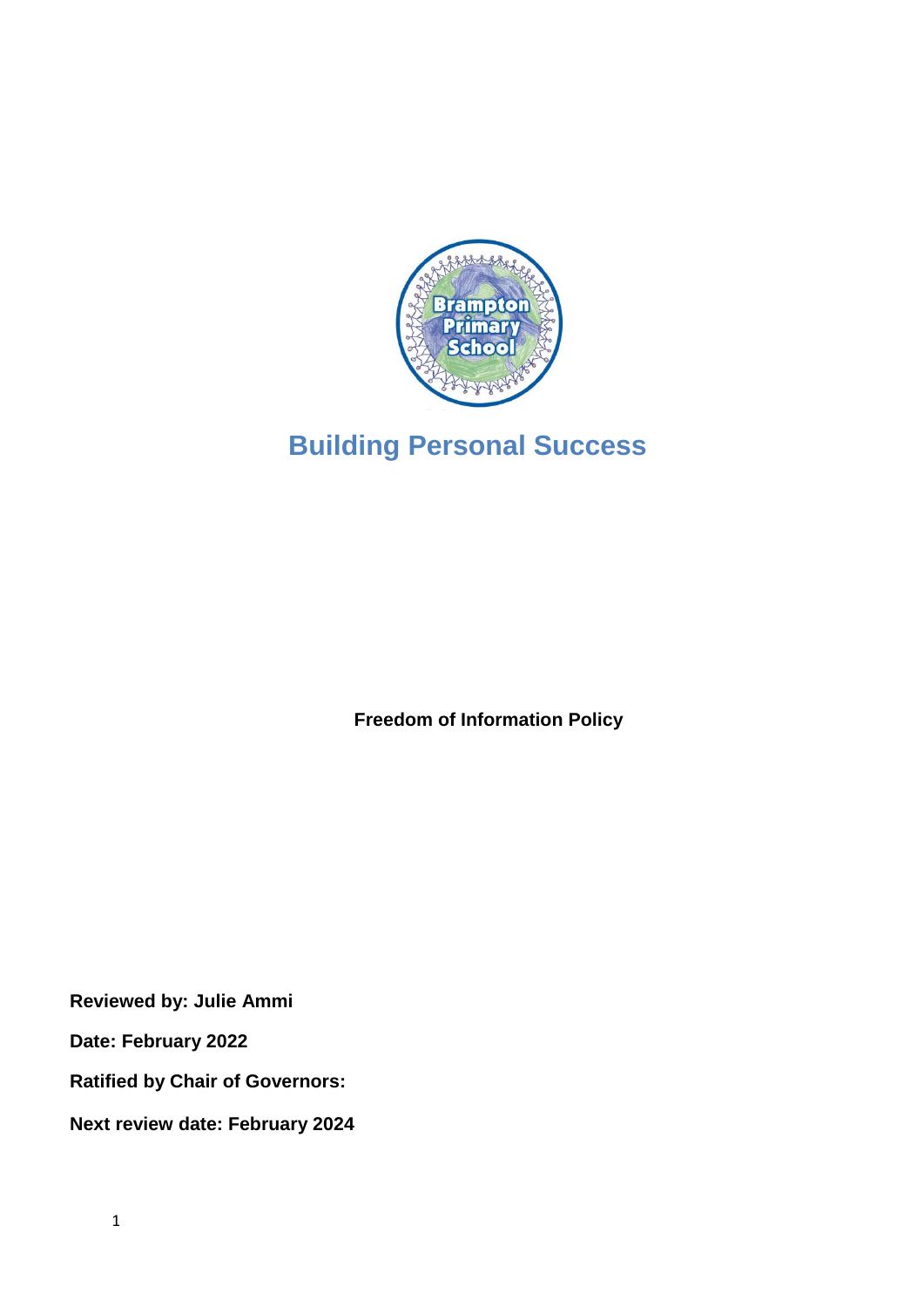#### **1. Introduction**

The Freedom of Information Act 2000 gives individuals the right to access official information from public bodies. Under the Act, any person has a legal right to ask for access to information held by the school. They are entitled to be told whether the school holds the information, and to receive a copy, subject to certain exemptions. While the Act assumes openness, it recognises that certain information is sensitive. There are exemptions to protect this information.

Public Authorities should be clear and proactive about the information they will make public. For this reason, a publication scheme is available at <https://www.newham.gov.uk/Pages/Services/Publication-scheme.aspx>

This policy does not form part of any individual's terms and conditions of employment with the school and is not intended to have contractual effect.

This policy should be used in conjunction with the school's Data Protection Policy.

#### **2. Requests**

Requests under Freedom of Information should be made to Julie Ammi. However, the request can be addressed to anyone in the school; so all staff need to be aware of the process for dealing with requests.

Requests for information that are not data protection or environmental information requests will be covered by the Freedom of Information Act:

**Data Protection enquiries (or subject access requests)** are requests where the enquirer asks to see what personal information the school holds about the enquirer. If the enquiry is a Data Protection request the school's Data Protection Policy should be followed.

*Environmental Information Regulations enquiries* are those which relate to air, water, land, natural sites, built environment, flora and fauna, and health, and any decisions and activities affecting any of these. These could therefore include enquiries about recycling, phone masts, school playing fields, car parking etc. if the enquiry is about environmental information, follow the guidance o the Department for Environment, Food and Rural Affairs (DEFRA) website.

Freedom of Information requests must be made in writing, (including email), and should include the enquirers name and correspondence address (email addresses are allowed), and state what information they require. There must be enough information in the request to be able to identify and locate the information. If this information is covered by one of the other pieces of legislation (as referred to above), they will be dealt with under the relevant policy, procedure related to that request.

If the request is ambiguous and/or the school require further information in order to deal with your request, the school will request this further information directly from the individual making the request. Therefore, the time limit starts from the date that the school receives all information required in order to deal with the request.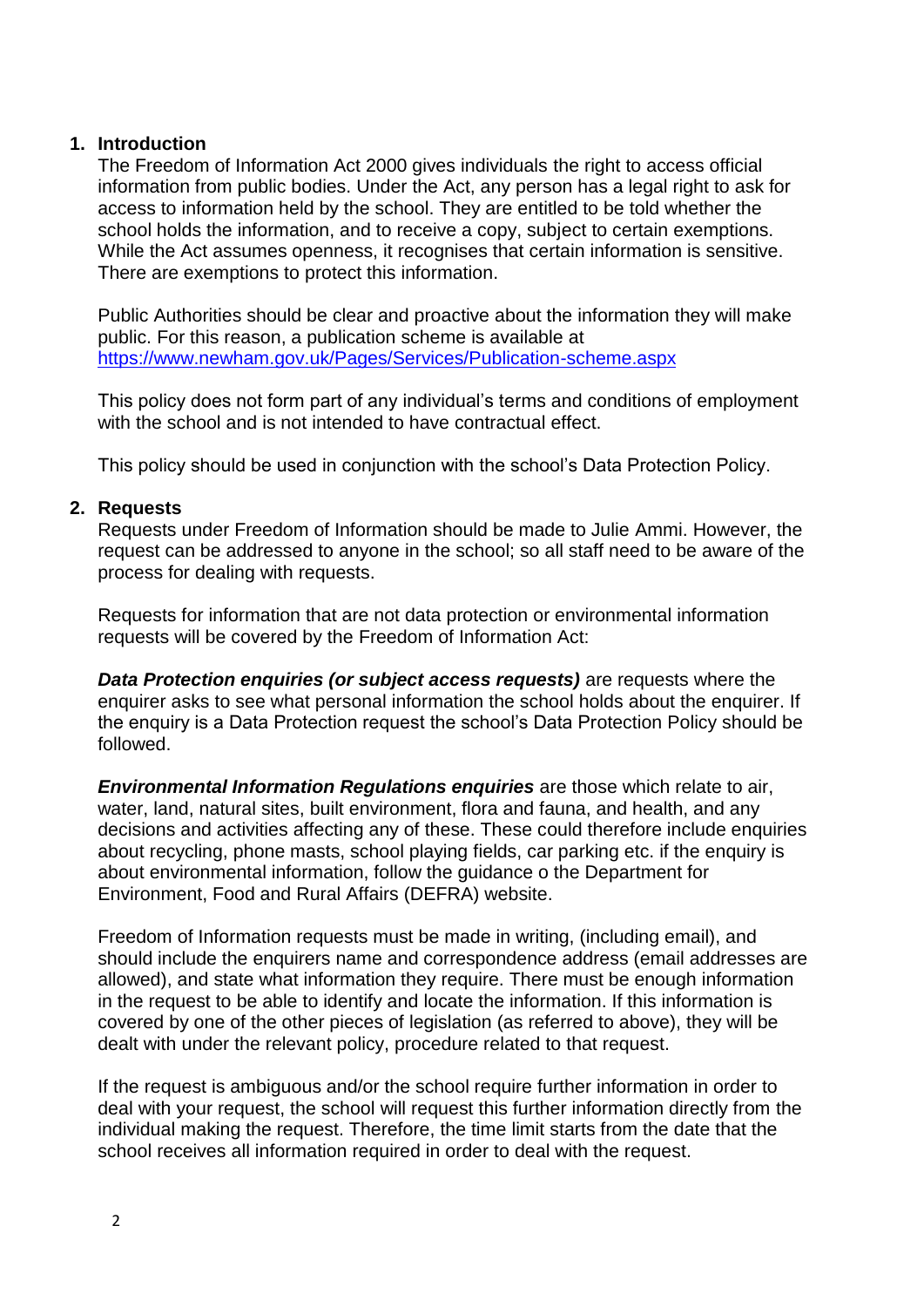The requester does not have to mention the Act, nor do they have to say why they want the information. There is a duty to respond to all requests, telling the enquirer whether or not the information is held, and supplying any information that is held, except where exemptions apply. There is a time limit of 20 working days excluding school holidays for responding to the request.

#### **3. Information**

Provided all requirements are met for a valid request to be made, the school will provide the information that it holds (unless an exemption applies).

"Holding" information means information relating to the business of the school:

- that the school has created; or
- that the school has received from another body or person; or
- held by another body on the school's behalf.

Information means both hard copy and digital information, including email.

If the information is held by another public authority, such as the Local Authority, first check with them they hold it, then transfer the request to them. If this applies, the school will notify the enquirer that they do not hold the information and to whom they have transferred the request. The school will continue to answer any parts of the enquiry in respect of information it does hold.

When the school does not hold the information, it has no duty to create or acquire it; just to answer the enquiry, although a reasonable search will be made before confirming whether the school has the information requested.

If the information requested is already in the public domain, for instance through the Publication Scheme or on the school's website, the school will direct the enquirer to the information and explain how to access it.

The requester has the right to be told if the information requested is held by the school (subject to any of the exemptions). This obligation is known as the school's "duty to confirm or deny" that it holds the information. However, the school does not have to confirm or deny if:

- The exemption is an absolute exemption; or
- In the case of qualified exemptions, confirming or denying would itself disclose exempted information

#### **4. Vexatious requests**

There is no obligation on the school to comply with vexatious requests. A vexatious request is one which is designed to cause inconvenience, harassment or expense rather than to obtain information, and would require a substantial diversion of resources or would otherwise undermine the work of the school. This however does not provide an excuse for bad records management.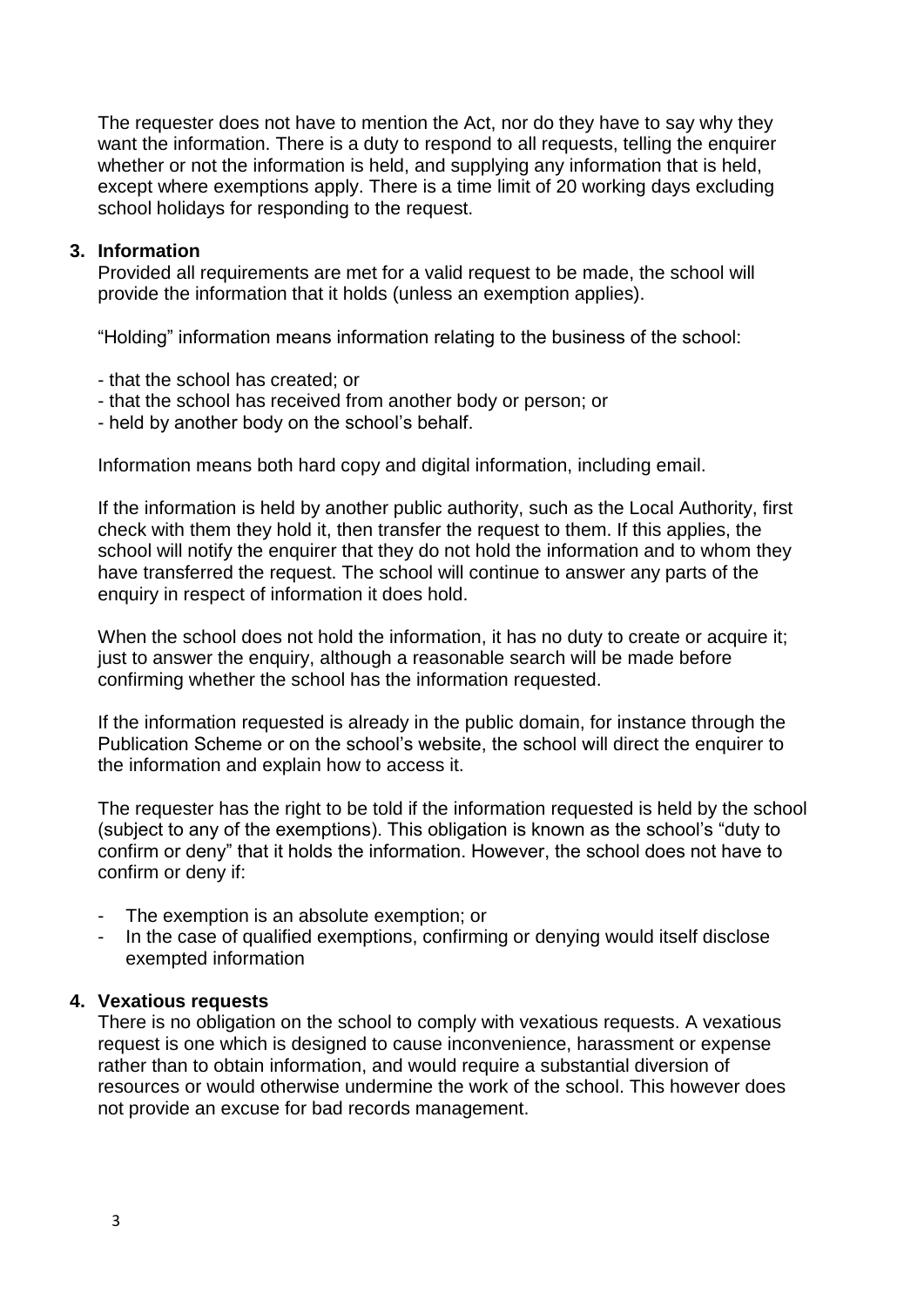In addition, the school do not have to comply with repeated identical or substantially similar requests from the same applicant unless a "reasonable" interval has elapsed between requests.

## **Fees**

The school may charge the requester a fee for providing the requested information. This will be dependent on whether the staffing costs in complying with the request exceeds the "threshold." The threshold is currently £450 with staff costs calculated at a fixed rate of £25 per hour (therefore 18 hours work is required before the threshold is reached).

If a request would cost less than the threshold, then the school can only charge for the cost of informing the applicant whether the information is held, and communicating the information to the applicant (e.g. photocopying, printing and postage costs).

When calculating costs/threshold, the school can take account of the staff costs/time in determining whether the information is held by the school, locating and retrieving the information, and extracting the information from other documents. The school will not take account of the costs involved with considering whether information is exempt under the Act.

If a request would cost more than the appropriate limit, (£450) the school can turn the request down, answer and charge a fee or answer and waive the fee.

If the school are going to charge they will send the enquirer a fees notice. The school do not have to comply with the request until the fee had been paid. More details on fees can be found on the ICO website.

If planning to turn down a request for costs reasons, or charge a high fee, the applicant should be contacted in advance to discuss whether they would prefer the scope of the request to be modified so that, for example, it would cost less than the appropriate limit.

Where two or more requests are made to the school by different people who appear to be acting together or as part of a campaign the estimated cost of complying with any of the requests may be taken to be the estimated total cost of complying with them all.

#### **Time limits**

Compliance with a request must be prompt and within the time limit of twenty working days (excluding school holidays). Failure to comply could result in a complaint by the requester to the Information Commissioner. The response time starts from the time the request is received.

Where the school has asked the enquirer for more information to enable it to answer, the twenty working days begins when this further information has been received.

If some information is exempt this will be detailed in the school's response.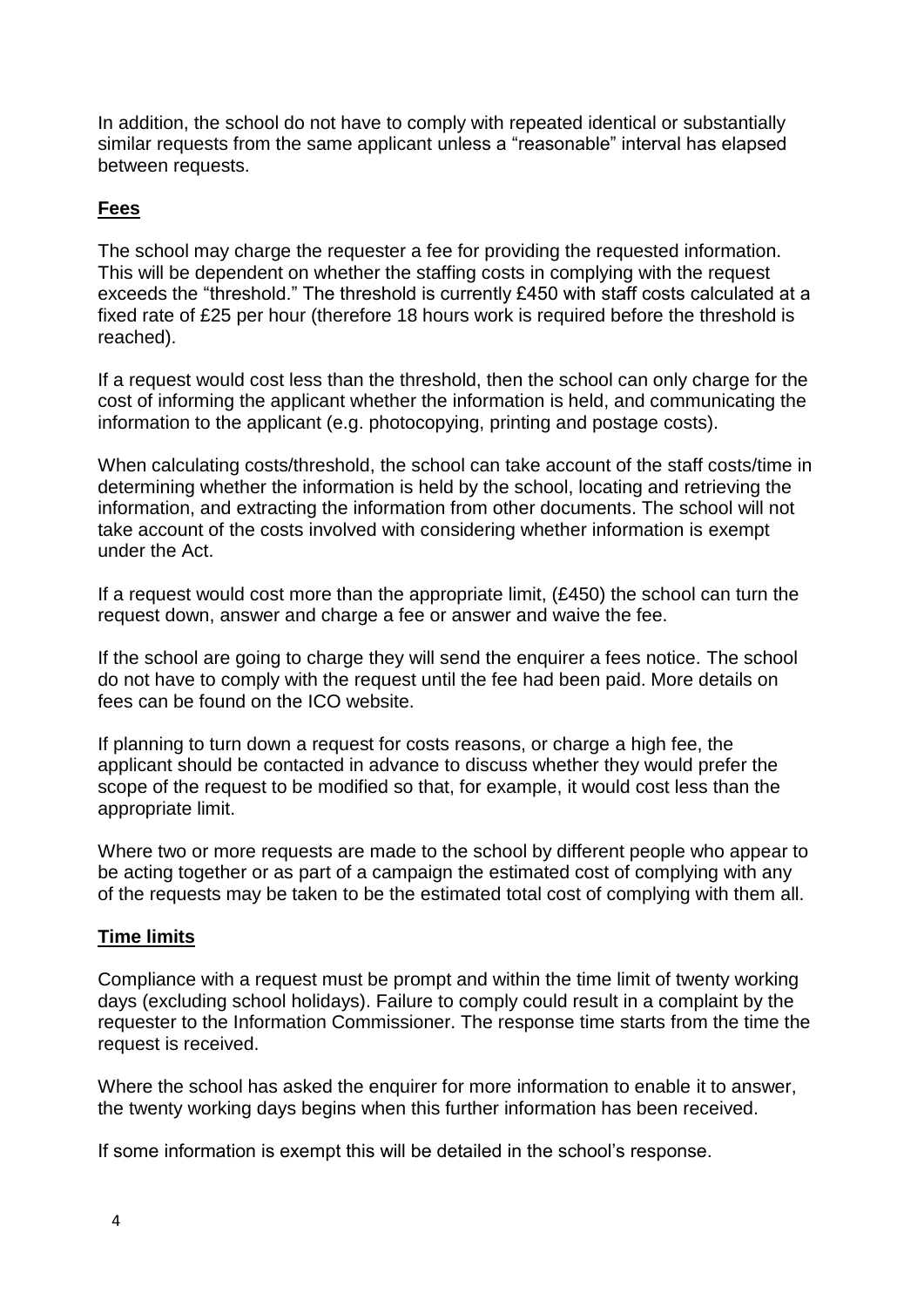If a qualified exemption applies and the school needs more time to consider the public interest test, the school will reply in twenty working days stating that an exemption applies but include an estimate of the date by which a decision on the public interest test will be made. This should be within a reasonable time.

Where the school has notified the enquirer that a change is to be made, the time period stops until payment is received.

#### **Third party data**

Consultation of third parties may be required if their interests could be affected by release of the information requested, and any such consultation may influence the decision.

Consultation may be necessary where:

- Disclosure of information may affect the legal rights of a third party such as the right to have certain information treated in confidence or rights under Article 8 of the European Convention on Human Rights;
- The views of the third party may assist the school to determine if information is exempt from disclosure; or
- The views of the third party may assist the school to determine the public interest test.

Personal information requested by third parties is also exempt under this policy where release of that information would breach the Data Protection Act. If a request is made for a document (e.g. Governing Board minutes) which contains personal information whose release to a third party would breach the Data Protection Act, the document may be issued by blanking out the relevant personal information as set out in the redaction procedure.

#### **Exemptions**

The presumption of the Freedom of Information Act is that the school will disclose information unless the Act provides a specific reason to withhold it. The Act recognises the need to preserve confidentiality and protect sensitive material in certain circumstances.

The school may refuse all/part of a request, if one of the following applies:

- -There is an exemption to disclosure within the act;
- -The information sought is not held;
- -The request is considered vexatious or repeated; or
- -The cost of compliance exceeds the threshold.

A series of exemptions are set out in the Act which allow the withholding of information in relation to an enquiry. Some are very specialised in their application (such as national security) and would not usually be relevant to schools.

There are two general categories of exemptions: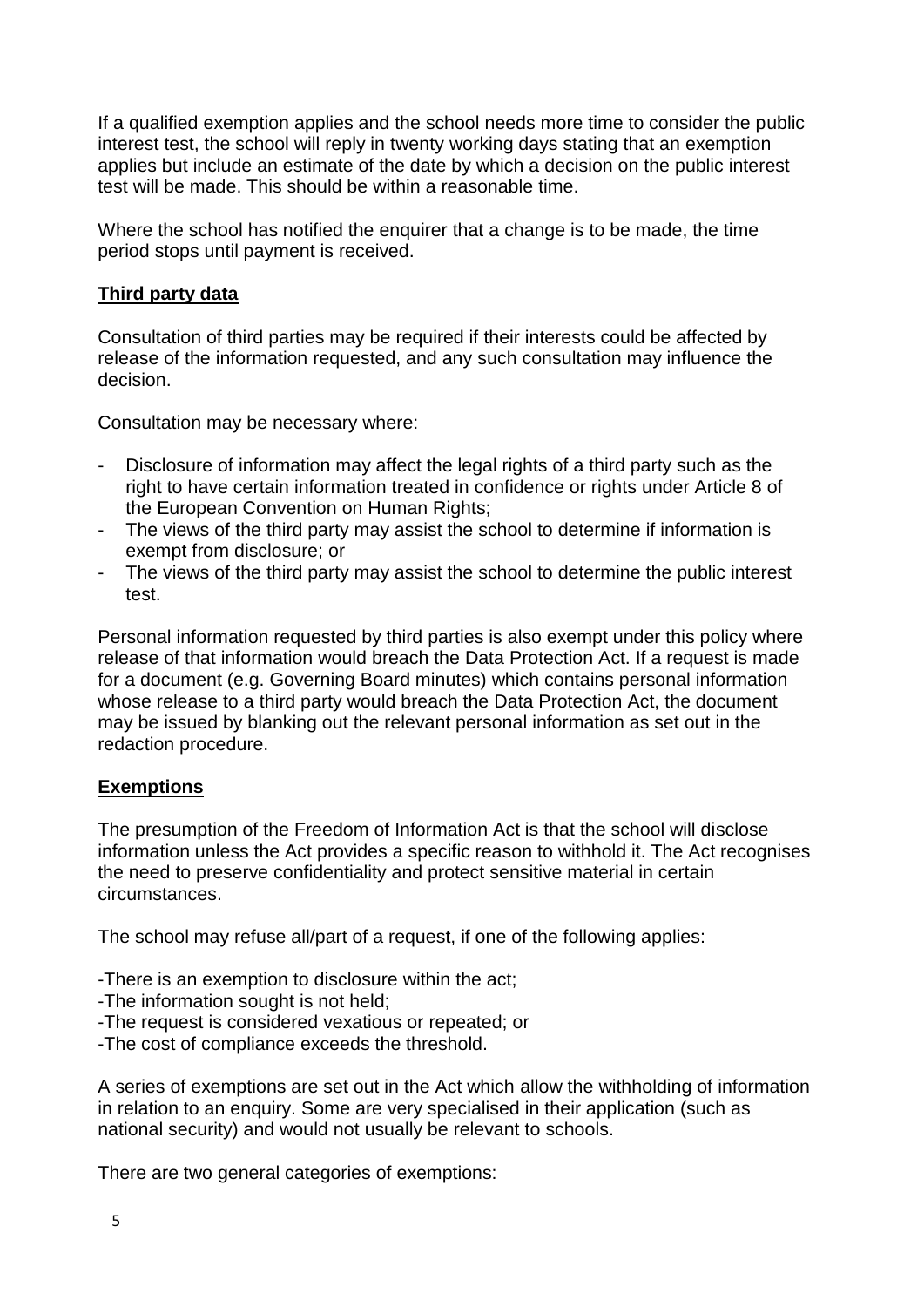- 1. **Absolute:** where there is no requirement to confirm or deny that the information is held, disclose the information or consider the public interest; and
- 2. **Qualified**: where, even if an exemption applies, there is a duty to consider the public interest in disclosing information.

## **Absolute exemptions**

There are eight absolute exemptions set out in the Act. However the following are the only absolute exemptions which will apply to the school:

- $\circ$  Information accessible to the enquirer by other means (for example by way of the School's Publication Scheme);
- o National security/court records;
- o Personal information (i.e. information which would be covered by the Data Protection Act);
- o Information provided in confidence.

If an absolute exemption exists; it means that the disclosure is not required by the Act. However, a decision could be taken to ignore the exemption and release the information taking into account all the facts of the case if it is felt necessary to do so.

### **Qualified exemptions**

If one of the below exemptions apply (i.e. a qualified disclosure), there is also a duty to consider the public interest in confirming or denying that the information exists and in disclosing information.

The qualified exemptions under the Act which would be applicable to the school are:

- Information requested is intended for future publication (and it is reasonable in all the circumstances for the requester to wait until such time that the information is actually published);
- Reasons of National security;
- Government/international relations;4release of the information is likely to prejudice any actual or potential legal action or formal investigation involving the school;
- Law enforcement (i.e. if the disclosure would prejudice the prevention or detection of crime, the prosecution of offenders or the administration of justice);
- Release of the information would prejudice the ability of the school to carry out an effective audit of its accounts, resources and functions;
- For Health and Safety purposes;
- Information requested is environmental information;
- Information requested is subject to legal professional privilege; and
- For "commercial interest" reasons.

Where the potential exemption is a qualified exemption, the school will consider the public interest test to identify if the public interest in applying the exemption outweighs the public interest in disclosing it.